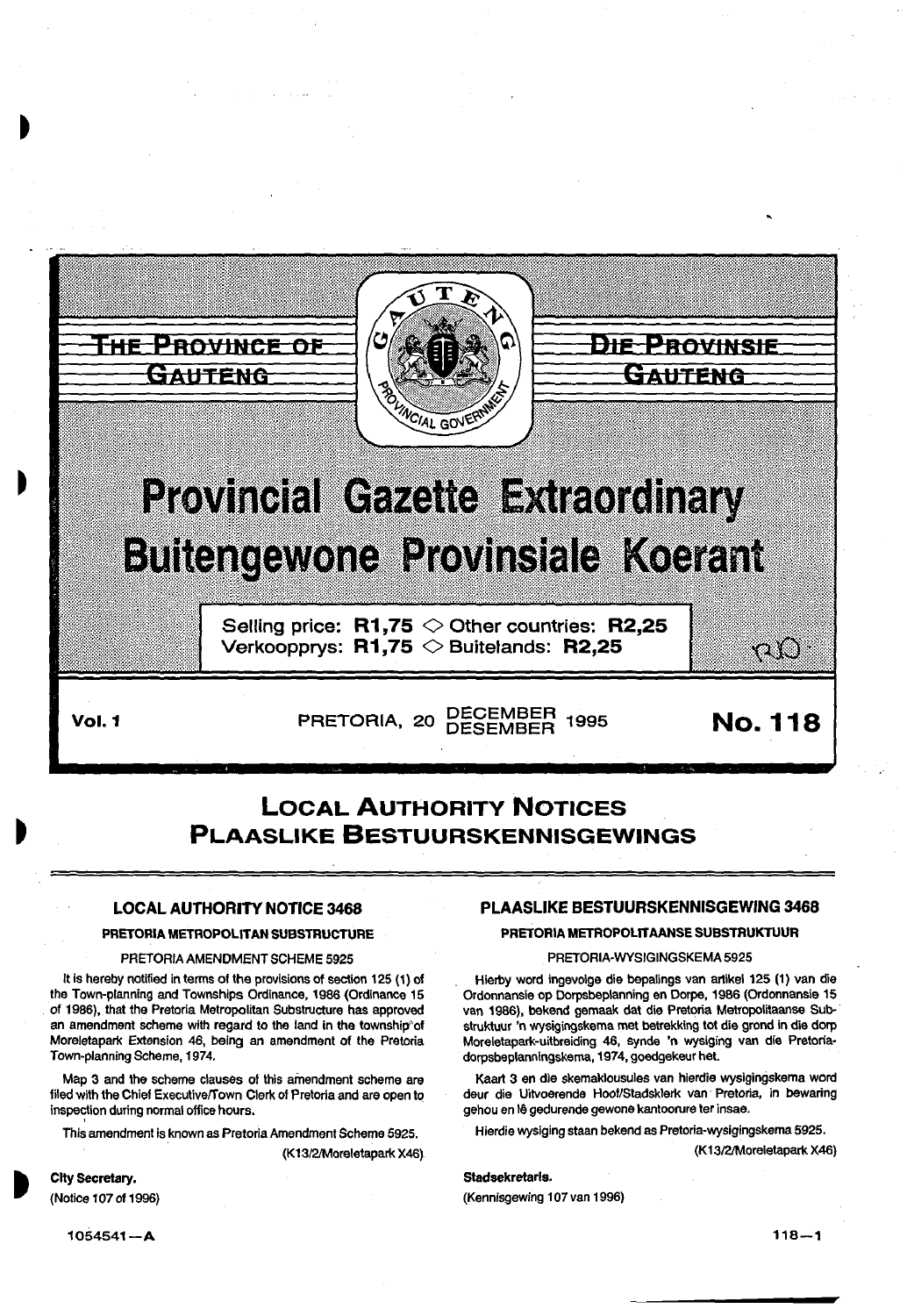# 2 No.118 PROVINCIAL GAZETTE EXTRAORDINARY, 20 DECEMBER 1995

# LOCAL AUTHORITY NOTICE 3469

# PRETORIA METROPOLITAN SUBSTRUCTURE

# DECLARATION OF MORELETAPARK EXTENSION 46 AS APPROVED TOWNSHIP

In terms of section 103 of the Town-planning and Townships Ordinance, 1986 (Ordinance 15 of 1986), the Pretoria Metropolitan Substructure hereby declares the Township of Moreletapark Extension 46 to be an approved township, subject to the conditions set out in the Schedule hereto.

#### {K13/2/MORELETAPARK X46)

# SCHEDULE

CONDITIONS UNDER WHICH THE APPLICATION MADE BY GROUP FIVE RESIDENTIAL PROPERTIES (PTY) LIMITED IN TERMS OF THE PROVISIONS OF THE TOWN-PLANNING AND TOWNSHIPS ORDINANCE, 1986 (ORDINANCE 15 OF 1966), FOR PERMISSION TO ESTABLISH A TOWNSHIP PORTION 442) OF THE FARM GARSTFONTEIN 374 JR, GAUTENG, HAS BEEN **GRANTED** 

# 1. CONDITIONS OF ESTABLISHMENT

1.1 Name:

The name of the township shall be Moreletapark Extension 46.

# 1.2. Design:

The township shall consist of erven and streets indicated on General Plan No. A 10962/1995.

# 1.3 Disposal of existing conditions of title:

All erven shall be made subject to the existing conditions and servitudes. if any. including the reservation of mineral rights, but exCluding-

the following servitude which only affects . Erf 5725 in the township:

"A. By virtue of notarial Deed K853/1976S, the remaining extent of Portion 52 of the said farm GARSTFONTEIN 374 JR, measuring 197,7659 hectares (of which the property hereby transferred fonns a portion) is subject to a powerline servitude 12 metres and 51 metres wide in favour of the CITY COUNCIL OF PRETORIA as shown on Diagram SG A6181/1974 {and the centre line of the 51,00 metres wide servitude being indicated by the line d e f on the annexed Diagram SG A1601/1989), as will more fully appear from reference to the said notarial deed."

the following which does not affect the township;

"B. Kragtens Akte van Transport T56541/91 geregistreer op 28 Augustus 1991 is die eiendom onderhewig aan 'n serwituut van reg-van-weg ten gunste van Gedeelte 397 ('n gedeelte van Gedeelte 369) van die plaas Garstfontein 374 Registrasie Aideling JR Transvaal."

# 1.4 Land for municipal purposes:

The following erf/erven shall be transferred to the local authority by and at the expense of the township owner:

Municipal: Erf 5725

# 1.5 Removal or replacement of municipal services:

Should it become necessary to move or replace any existing municipal services as a result of the establishment of the township, the cost thereof shall be borne by the township owner.

1.6 Demolition of buildings and structures:

When required by the Pretoria Metropolitan Substructure to do so, the township owner shall at his own expense cause to be demolished to the satisfaction of the Pretoria Metropolitan Substructure all existing buildings and structures situated within building line reserves and side space or over common boundaries, or dilapidated structures.

# 1.7 Removal of litter:

The township owner shall at his own expense have all litter within the township area removed to the satisfaction of the Pretoria Metropolitan Substructure, when required to do so by the Pretoria Metropolitan Substructure.

# 1.8 Removal and/or replacement of Eskom power lines:

Should it become necessary to remove and/or replace any existing power lines of ESKOM as a result of the establishment of the township, the cost thereof shall be borne by the township owner.

# PLAASLIKE BESTUURSKENNISGEWING 3469

# PRETORIA METROPOUTAANSE SUBSTRUKTUUR

# VERKLARING VAN MORELETAPARK UITBREIDING 46 TOT GOEDGEKEURDE DORP

Ingevolge artikel 103 van die Ordonnansie op Dorpsbeplanning en Dorpe, 1986 (Ordonnansie 15 van 1986), verklaar die Pretoria Metropolitaanse Substruktuur hierby die dorp Moreletapark·uitbrei· ding 46 tot 'n goedgekeurde dorp, onderworpe aan die voorwaardes uiteengesit in die bygaande Bylae.

#### (K1312/MORELETAPARK X46)

#### BYLAE

VOORWAARDES WAAROP DIE AANSOEK GEOOEN DEUR GROUP FIVE RESIDENTIAL PROPERTIES (PTY)LIMITED INGE· VOLGE DIE BEPALINGS VAN DIE ORDONNANSIE OP DORPS· BEPLANNING EN DORPE, 1986 (OROONNANSIE 15 VAN 1986), OM TOESTEMMING OM 'N OORP OP GEDEELTE 442) VAN DIE PLAAS GARSTFONTEIN 374 JR, GAUTENG, TE STIG, TOEGE· STAANIS

# 1. STIGTINGSVOORWAARDES

# 1.1 Naam:

Die naarn van die dorp is Moreletapark-uitbrelding 46.

# 1.2. Ontwerp:

Die dorp bestaan uit erwe en strata soos aangedui op Algernene PlanLGA10962/1995.

#### 1.3 Beskikklng oar bestaande titelvoorwaardes:

Aile erwe moet onderworpe gemaak word aan bestaande voorwaardes en serwitute, as daar is. met inbegrip van die voorbehoud van die regte op minerale, maar uitgesonderd-

die volgende serwituut wat slegs Erf 5725 in die dorp raak:

"A. By virtue of notarial Deed K853/1976S, the remaining extent of Portion 52 of the said farm GARSTFONTEIN 374 JR, measuring 197,7659 hectares (of which the property hereby transferred forms a portion) is subject to a powerfine servitude 12 metres and 51 metres wide in favour of the CITY COUNCIL OF PRETORIA as shown on Diagram SG A618111974 (and the centre line of the 51,00 metres wide servitude being indicated by the line d e f on the annexed Diagram SG A1601/1989), as will more fully appear from reference to the said notarial deed."

die volgende serwituut wat nie hierdie dorp raak nie;

"B. Kragtens Akte van Transport T56541/91 geregistreer op 28 Augustus 1991 is die eiendom onderhewig aan 'n serwituut van reg-van-weg ten gunste van Gedeelte 397 ('n gedeelte van Gedeelte 389) van die pl,tas Garstfontein 374 Registrasie Afdeling JR Transvaal."

#### 1.4 Grond vir munisipale doelelndes:

Die volgende erf/erwe moe! deur en op koste van die dorpseienaar aan die plaaslike bestuur oorgedra word:

# Munisipaal: Erf 5725

1.5 Verskuiwing en/of verwydering van munisipale dienste: lndien dit as gevolg van die stigting van die dorp nodig word om enige bestaande munisipale dienste te verskuif of te vervang, moet

# die koste daarvan deur die dorpseienaar gedra word. 1.6 Sloping van geboue en strukture:

Die dorpseienaar moet op eie koste alle bestaande geboue en struklure wat binne boulynreserwes en kantruimtes of oor gemeenskaplike grense gelee is, of bouvallige struklure laat sloop tot tevredenheid van die Pretoria Metropolitaanse Substruktuur wanneer die Pretoria Metropolitaanse Substruktuur dit vereis.

#### 1.7 Verwydering van rommel:

Die dorpseienaar moet op eie koste aile rommel binne die dorpsgebied laat verwyder tot tevredenheid van die Pretoria Metropolitaanse Subslrukluur wanneer die Pretoria Metropolitaanse Substruktuur dit vereis.

# 1.8 Verskuiwing en/of verwydering van Eskom kraglyne:

lndien dit as gevolg *van* die stigting van die dorp nodig word om enige bestaande kraglyne van Eskom te verskuif, moet die koste daarvan deur die dorpseienaar gedra word.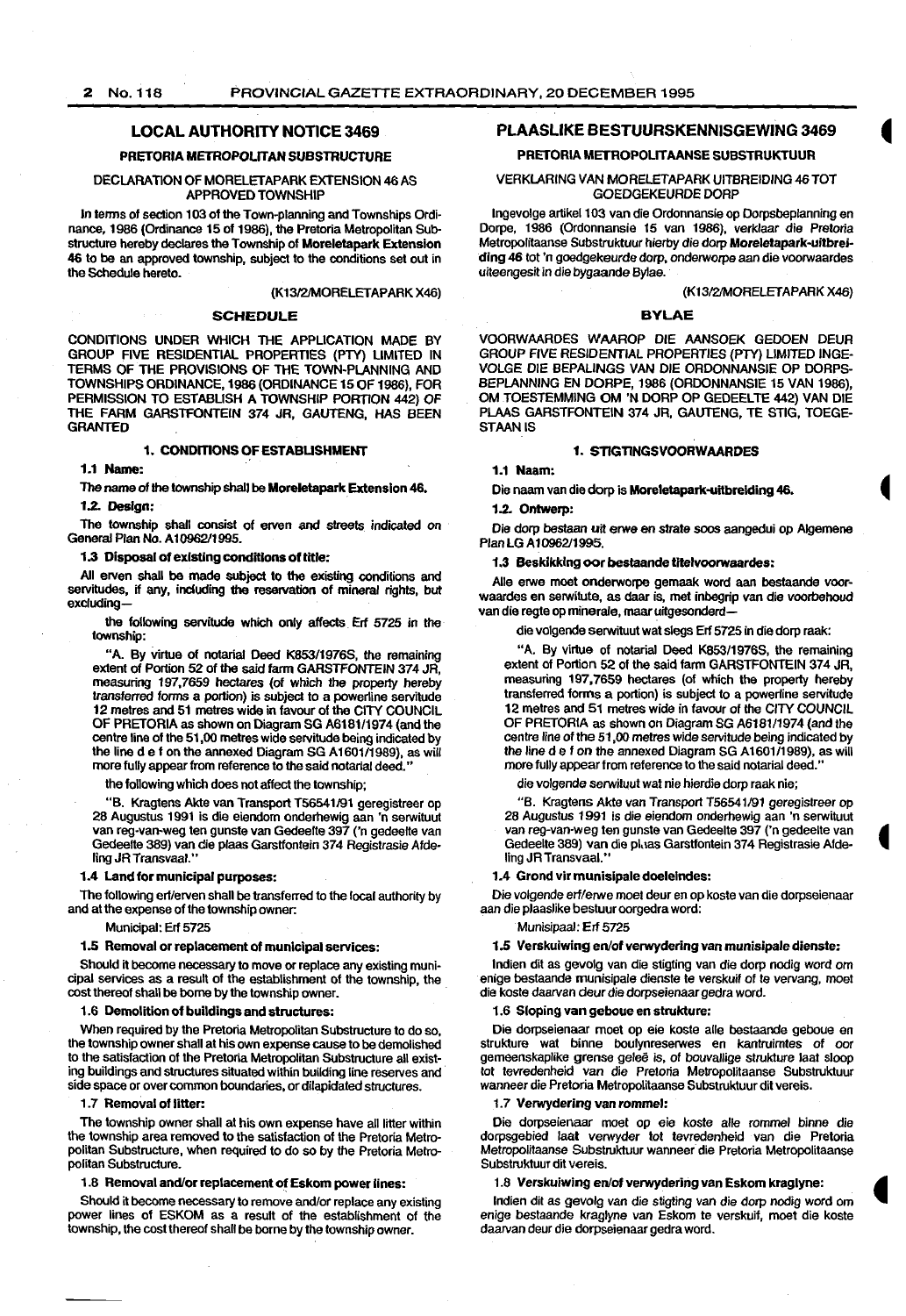'

# 1.9 Removal and/or replacement of Telkom services:

Should it become necessary to remove and/or replace any existing TELKOM services as a result of the establishment of the township, the cost thereof shall be borne by the township owner.

# 2. CONDITIONS OF TITLE

2.1 The erven mentioned below shall be subject to the condition as indicated, laid down by the Pretoria Metropolitan Substructure in terms of the provisions of the Town-planning and Townships Ordi· nance, 1986 (Ordinance 15 of 1986):

2.1.1 All erven with the exception of the erven referred to in clause 1.4:

2.1.1.1 The erf shall be subject to a servitude, 2 m wide, for municipal services (water/sewerage/electricity/stormwater) . (hereinafter referred to as "the services''), in favour of the local authority, along any two boundaries, excepting a street boundary and, in the case of a panhandle erf, an additional servitude for municipal purposes, 2 m wide, over the entrance portion of the erf, if and when required by the local authority: Provided that the local authority may waive any such servitude.

2.1.1.2 No buildings or other structures may be erected within the aforesaid servitude area and no trees with large roots may be planted within the area of such servitude or within a distance of 2 m from it.

2.1.1.3 The Pretoria Metropolitan Substructure shall be entitled to temporarily deposit on the land adjoining the aforesaid servitude, any material it excavates during the laying, maintenance or removal of such services and other works which in its discretion it regards necessary, and furthermore the Pretoria Metropolitan Substructure shall be entitled to reasonable access to the said property for the aforesaid purpose, subject to the provision that the Pretoria Metropolitan Substructure shall make qood any damage caused during the laying, maintenance or removal or such services and other works.

#### 2.1.2 Erl/Erven 5735, 5744 and 5758:

2.1.2.1 The erf shall be subject to a servitude for municipal services 3 m wide (stormwater) in favour of the Pretoria Metropolitan Substructure, as indicated on the general plan.

2.1.2.2 No building or other structures may be erected within the aforesaid servitude area and no trees with large roots may be planted within the area of such servitude or within a disiance of2 m therefrom.

2.1 .2.3 The Pretoria Metropolitan Substructure shall be entitled to temporarily deposit on the land adjoining the aforesaid servitude, any material it excavated during the laying, main· tenance or removal of such services and other works which in its discretion it regards essential, and furthermore the Pretoria Metropolitan Substructure shall be entitled to reasonable access to the said property for the aforesaid purpose, subject to the provision that the Pretoria Metropolitan Substructure shall make good any damage caused during the laying, maintenance or removal of such main sewer pipelines and other works.

#### 1.9 Verskulwlng en/of verwyderlng van Telkom dlenste:

lndien dit as gevolg van die stigting van die dorp nodig word om enige bestaande dienste van TELKOM te verskuif en/of te verwyder moet die koste daarvan deur die dorpseienaar gedra word.

# 2. TITELVOORWAARDES

2.1 Die erwe hieronder genoem, is onderworpe aan die voorwaarde soos aangedui, opgelê deur die Pretoria Metropolitaanse Substruktuur ingevolge die bepalings van die Ordonnansie op Dorpsbeplanning en Dorpe, 1986 (Ordonnansie 15 van 1986):

#### 2.1.1 Aile erwe met ultsonderlng van die erwe genoem In klousule 1.4:

2.1.1.1 Die erf is onderworpe aan 'n serwituut, 2 m breed, vir munisipale dienste (water/riool/elektrisiteit/stormwater) (hierna "die dienste" genoem), ten gunste van die Pretoria Metropoli· taanse Substruktuur langs enige twee grense, uitgesonderd 'n straatgrens en, in die geval van 'n pypsteelerf, 'n addisionele serwituut vir munisipale doeleindes, 2 m breed, oor die toegangsgedeelle van die erf, indien en wanneer die plaaslike bestuur dil verlang: Met dien verstande dat die plaaslike bestuur van enige sodanige serwituut mag afsien:

2.1.1.2 Geen geboue of ander strukture mag binne die voornoemde serwituutgebied opgerig word nie en geen grootwortelbome mag binne die gebied van sodanige serwiluut of binne 'n afstand van 2m daarvan geplant word nie.

2.1.1.3 Die Pretoria Metropolitaanse Substruktuur is daarop geregtig om enige materiaal wat deur hom uilgegrawe word tydens die aanleg, onderhoud of verwydering van sodanige dienste en ander werke wat hy na goeddunke noodsaaklik ag, tydelik te plaas op grond wat aan die voomoemde serwituut grens, en voorts is die Pretoria Metropolitaanse Substruktuur geregtig op redelike toegang tot genoemde grond vir die voornoemde doel, onderworpe daaraan dat die Pretoria Metropolitaanse Substrukluur enige skade vergoed wat gedurende die aaleg, onderhoud of verwydering van sodanige dienste en ander werke veroorsaak word.

#### 2.1.2 Ert/Erwe 5735, 5744 en 5758:

2.1.2.1 Die erf is onderworpe aan 'n serwituut vir munisipale dienste 3 meter breed (stormwater) ten gunste van die Pretoria Metropolitaanse Substruktuur, soos op die algemene plan aangedui.

2.1.2.2 Geen geboue of ander strukture mag binne die voornoemde serwituutgebied opgerig word nie en geen grootwortelbome mag binne die gebied van sodanige serwituut of binne 'n afstand van 2m daarvan geplant word nie.

2.1.2.3 Die Pretoria Metropolitaanse Substruktuur is daarop geregtig om enige materiaal wat deur hom uitgegrawe word tydens die aanleg, onderhoud of verwydering van munisipale dienste en ander werke wat hy na goeddunke noodsaaklik ag, tydelik te plaas op grond wat aan die voomoemde serwituut grens, en voorts is die Pretoria Metropolitaanse Substruktuur geregtig op redelike toegang tot genoemde grond vir die voornoemde doel, onderworpe daaraan dat die Pretoria Metropoli· taanse Substruktuur enige skade vergoed wat gedurende die aanleg, onderhoud of verwydering van sodanige munisipale dienste en ander werke veroorsaak word.